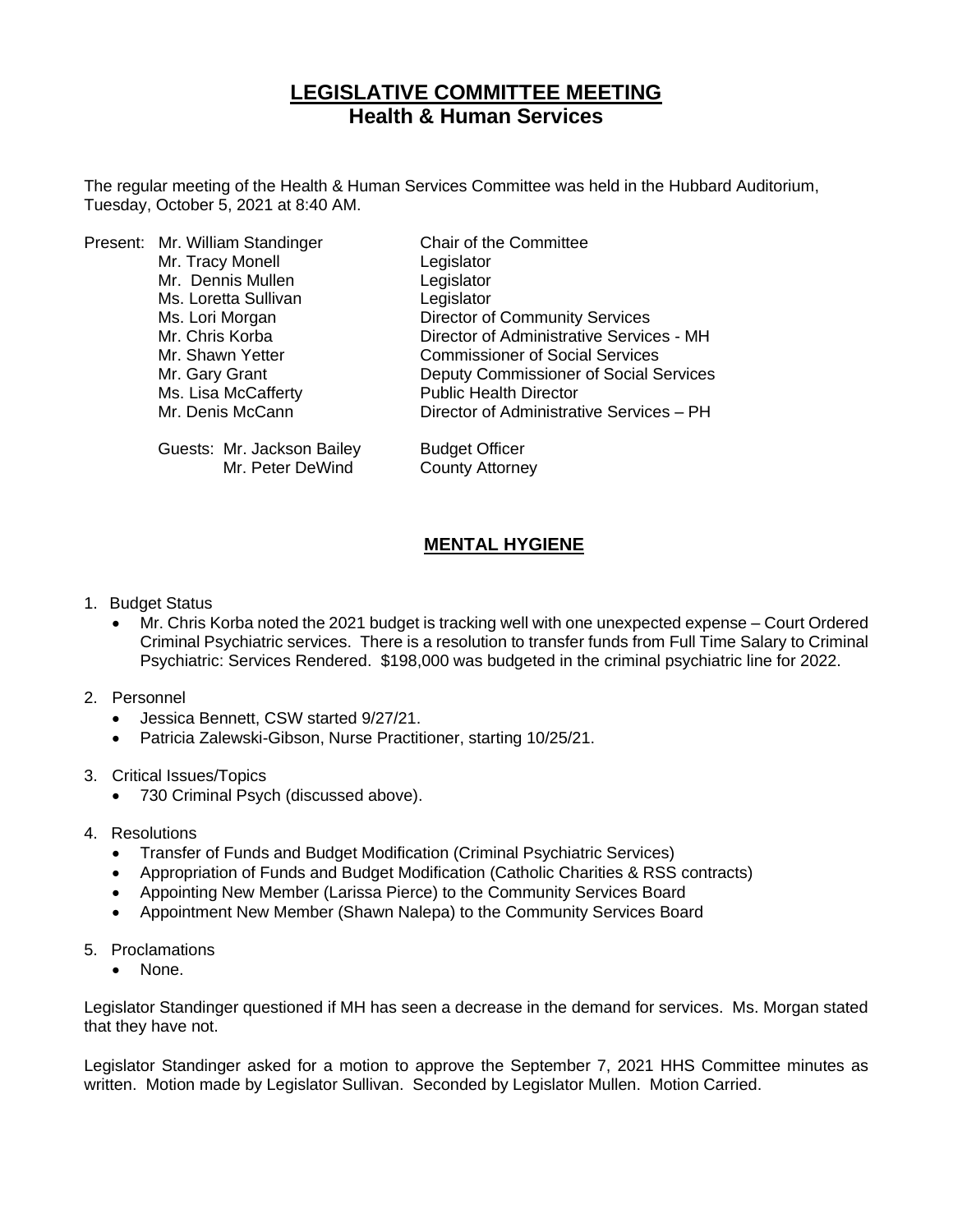## **SOCIAL SERVICES**

Commissioner Yetter discussed caseloads, programmatic highlights, and personnel changes.

- 1. Budget
	- Mr. Gary Grant shared that the 2021 budget is running under in most program areas. Foster Care lines remain up but seem to have leveled off. Any extra funds will be used toward technology upgrades. Mr. Grant has met with Jeremy Loveland on the migration. There are still some issues that will need to be worked out with the state systems.

Legislator Standinger wanted to confirm if the foster care article in the Press & Sun Bulletin was correct. Commissioner Yetter stated that fewer people are willing to be foster parents, some due to COVID concerns. He noted that we are one of the few counties that continue with our own foster homes. Relative placements have increased.

- 2. Caseloads
	- During September, Cash Assistance caseloads remained flat, with Family Assistance increasing 2 cases and Safety Net decreasing 2 cases. Cash Assistance is down 12% for the year.
	- MA-Only increased 14 cases.
	- MA-SSI decreased 4 cases.
	- Total Individuals on Medicaid increased 24 cases to 3,781.
	- SNAP cases decreased 4 cases.
	- Day Care increased 2 cases.
	- Services increased 1 case.
	- See Caseload Summary.

Commissioner Yetter shared that 224 households in Tioga County have applied for rental assistance (ERAP) and 72 have applied for energy assistance (not HEAP). There is additional HEAP assistance for energy arrears.

- 3. Programmatic Highlights
	- Tioga Career Center Report with attachments. Unemployment in Tioga County remains below the state and federal averages. Minimum wage increase takes effective as of 12/31/2021.
- 4. Personnel Changes
	- Katherine Stevens, OSI, last day effective 9/24/21.
	- Diane Cole, Seasonal SWE HEAP, started 9/27/21.
	- Lindy Donovan, SWE, started 9/27/21.
	- Julie Hildebrandt, Seasonal SWE HEAP, started 9/27/21.

DSS is still struggling with hiring as there is a lack of applicants.

American Recovery Fund – Catholic Charities has plans for the rectory at St. Margaret's church in Apalachin. It will be transitional housing with 4-5 units for single women and women with children. Currently, DSS pays for people to stay in hotels. Legislator Standinger asked Commissioner Yetter to forward the Catholic Charities plan and average cost of hotels for the year to the HHS Committee.

- 5. Resolutions
	- None.
- 6. Proclamations
	- None.